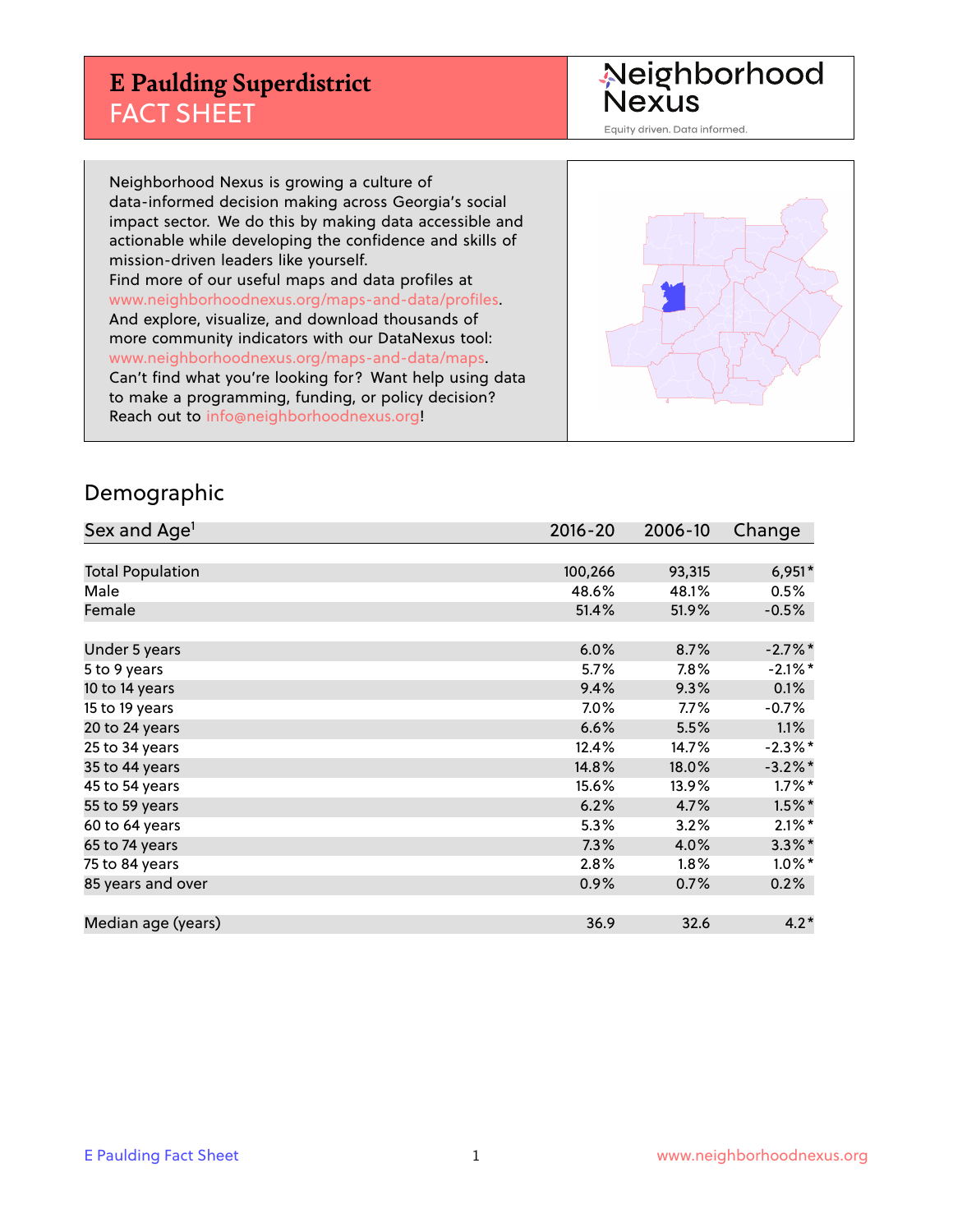# Demographic, continued...

| Race <sup>2</sup>                                            | $2016 - 20$ | 2006-10 | Change      |
|--------------------------------------------------------------|-------------|---------|-------------|
| Total population                                             | 100,266     | 93,315  | $6,951*$    |
| One race                                                     | 95.5%       | 98.6%   | $-3.2\%$ *  |
| White                                                        | 69.3%       | 75.7%   | $-6.4\%$ *  |
| <b>Black or African American</b>                             | 23.7%       | 20.3%   | $3.4\%$ *   |
| American Indian and Alaska Native                            | 0.3%        | 0.3%    | 0.0%        |
| Asian                                                        | 0.6%        | 0.8%    | $-0.2%$     |
| Native Hawaiian and Other Pacific Islander                   | 0.0%        | 0.0%    | 0.0%        |
| Some other race                                              | 1.5%        | 1.5%    | $-0.0%$     |
| Two or more races                                            | 4.5%        | 1.4%    | $3.2\%$ *   |
| Race alone or in combination with other race(s) <sup>3</sup> | $2016 - 20$ | 2006-10 | Change      |
| Total population                                             | 100,266     | 93,315  | $6,951*$    |
| White                                                        | 73.2%       | 76.9%   | $-3.7%$ *   |
| <b>Black or African American</b>                             | 26.4%       | 21.1%   | $5.3\%$ *   |
| American Indian and Alaska Native                            | 1.4%        | 0.5%    | $0.8\%$ *   |
| Asian                                                        | 1.2%        | 1.0%    | 0.2%        |
| Native Hawaiian and Other Pacific Islander                   | 0.2%        | 0.0%    | 0.2%        |
| Some other race                                              | 2.3%        | 1.8%    | 0.6%        |
|                                                              |             |         |             |
| Hispanic or Latino and Race <sup>4</sup>                     | $2016 - 20$ | 2006-10 | Change      |
| Total population                                             | 100,266     | 93,315  | $6,951*$    |
| Hispanic or Latino (of any race)                             | 6.9%        | 5.2%    | $1.8\%$ *   |
| Not Hispanic or Latino                                       | 93.1%       | 94.8%   | $-1.8\%$ *  |
| White alone                                                  | 65.4%       | 71.9%   | $-6.5%$ *   |
| Black or African American alone                              | 23.1%       | 20.0%   | $3.0\%$ *   |
| American Indian and Alaska Native alone                      | 0.2%        | 0.3%    | $-0.1%$     |
| Asian alone                                                  | 0.6%        | 0.8%    | $-0.2%$     |
| Native Hawaiian and Other Pacific Islander alone             | 0.0%        | 0.0%    | 0.0%        |
| Some other race alone                                        | 0.1%        | 0.7%    | $-0.5%$     |
| Two or more races                                            | 3.7%        | 1.1%    | $2.6\%$ *   |
| U.S. Citizenship Status <sup>5</sup>                         | 2016-20     | 2006-10 | Change      |
| Foreign-born population                                      | 6,448       | 4,025   | $2,423*$    |
| Naturalized U.S. citizen                                     | 59.5%       | 38.5%   | $21.0\%$ *  |
| Not a U.S. citizen                                           | 40.5%       | 61.5%   | $-21.0\%$ * |
|                                                              |             |         |             |
| Citizen, Voting Age Population <sup>6</sup>                  | 2016-20     | 2006-10 | Change      |
| Citizen, 18 and over population                              | 71,781      | 62,768  | $9,013*$    |
| Male                                                         | 47.6%       | 47.4%   | 0.2%        |
| Female                                                       | 52.4%       | 52.6%   | $-0.2%$     |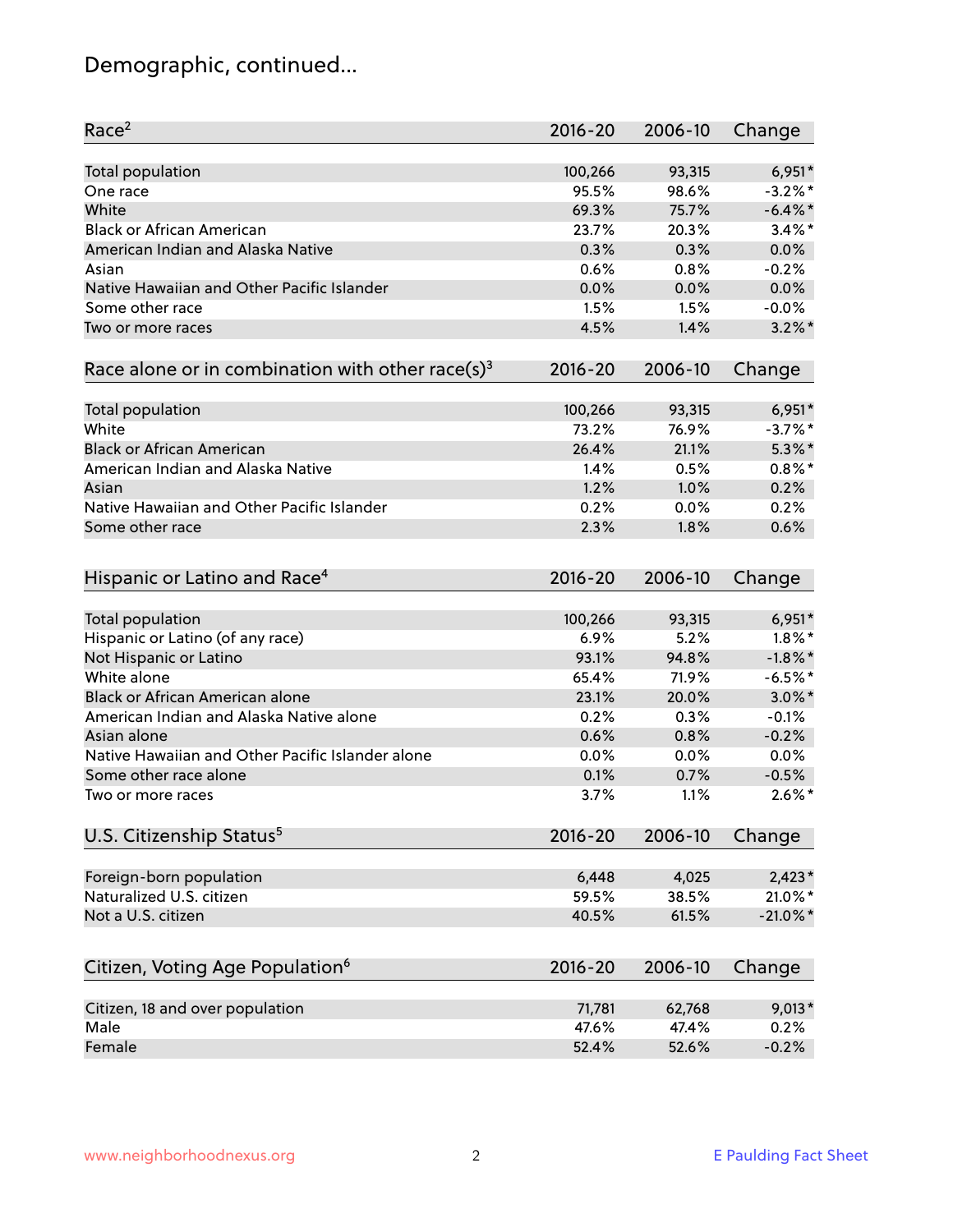#### Economic

| Income <sup>7</sup>                                 | $2016 - 20$ | 2006-10 | Change     |
|-----------------------------------------------------|-------------|---------|------------|
|                                                     |             |         |            |
| All households                                      | 33,955      | 32,499  | $1,456*$   |
| Less than \$10,000                                  | 3.9%        | 4.6%    | $-0.7%$    |
| \$10,000 to \$14,999                                | 1.9%        | 2.9%    | $-1.0%$    |
| \$15,000 to \$24,999                                | 5.8%        | 9.2%    | $-3.4\%$ * |
| \$25,000 to \$34,999                                | 7.6%        | 10.0%   | $-2.4\%$ * |
| \$35,000 to \$49,999                                | 12.6%       | 14.8%   | $-2.3%$    |
| \$50,000 to \$74,999                                | 22.9%       | 25.5%   | $-2.6%$    |
| \$75,000 to \$99,999                                | 15.4%       | 17.2%   | $-1.8%$    |
| \$100,000 to \$149,999                              | 19.5%       | 12.6%   | $6.9\%$ *  |
| \$150,000 to \$199,999                              | 8.0%        | 2.1%    | 5.9%*      |
| \$200,000 or more                                   | 2.6%        | 1.0%    | $1.5\%$ *  |
| Median household income (dollars)                   | 69,375      | 60,026  | 9,349*     |
| Mean household income (dollars)                     | 81,082      | 63,688  | 17,394*    |
| With earnings                                       | 82.3%       | 89.2%   | $-6.9%$ *  |
| Mean earnings (dollars)                             | 83,627      | 63,670  | 19,957*    |
| <b>With Social Security</b>                         | 24.9%       | 18.4%   | $6.5%$ *   |
| Mean Social Security income (dollars)               | 18,893      | 14,136  | 4,757*     |
| With retirement income                              | 19.0%       | 13.0%   | 5.9%*      |
| Mean retirement income (dollars)                    | 23,843      | 15,163  | 8,680*     |
| With Supplemental Security Income                   | 4.5%        | 2.7%    | $1.8\%$ *  |
| Mean Supplemental Security Income (dollars)         | 8,989       | 8,422   | 567        |
| With cash public assistance income                  | 2.8%        | 1.7%    | 1.0%       |
| Mean cash public assistance income (dollars)        | 1,471       | 3,887   | $-2,416$   |
| With Food Stamp/SNAP benefits in the past 12 months | 9.9%        | 7.1%    | $2.8\%$ *  |
|                                                     |             |         |            |
| Families                                            | 25,713      | 25,336  | 377        |
| Less than \$10,000                                  | 1.9%        | 4.5%    | $-2.5%$ *  |
| \$10,000 to \$14,999                                | 0.9%        | 1.9%    | $-1.0%$    |
| \$15,000 to \$24,999                                | 4.1%        | 6.9%    | $-2.7%$ *  |
| \$25,000 to \$34,999                                | 7.6%        | 8.2%    | $-0.6%$    |
| \$35,000 to \$49,999                                | 12.1%       | 15.2%   | $-3.0\%$ * |
| \$50,000 to \$74,999                                | 23.3%       | 25.4%   | $-2.1%$    |
| \$75,000 to \$99,999                                | 16.7%       | 19.3%   | $-2.6%$    |
| \$100,000 to \$149,999                              | 21.8%       | 15.1%   | $6.8\%$ *  |
| \$150,000 to \$199,999                              | 8.2%        | 2.6%    | $5.6\%$ *  |
| \$200,000 or more                                   | 3.2%        | 1.0%    | $2.2\%$ *  |
| Median family income (dollars)                      | 74,969      | 64,621  | 10,348*    |
| Mean family income (dollars)                        | 86,480      | 68,132  | 18,348*    |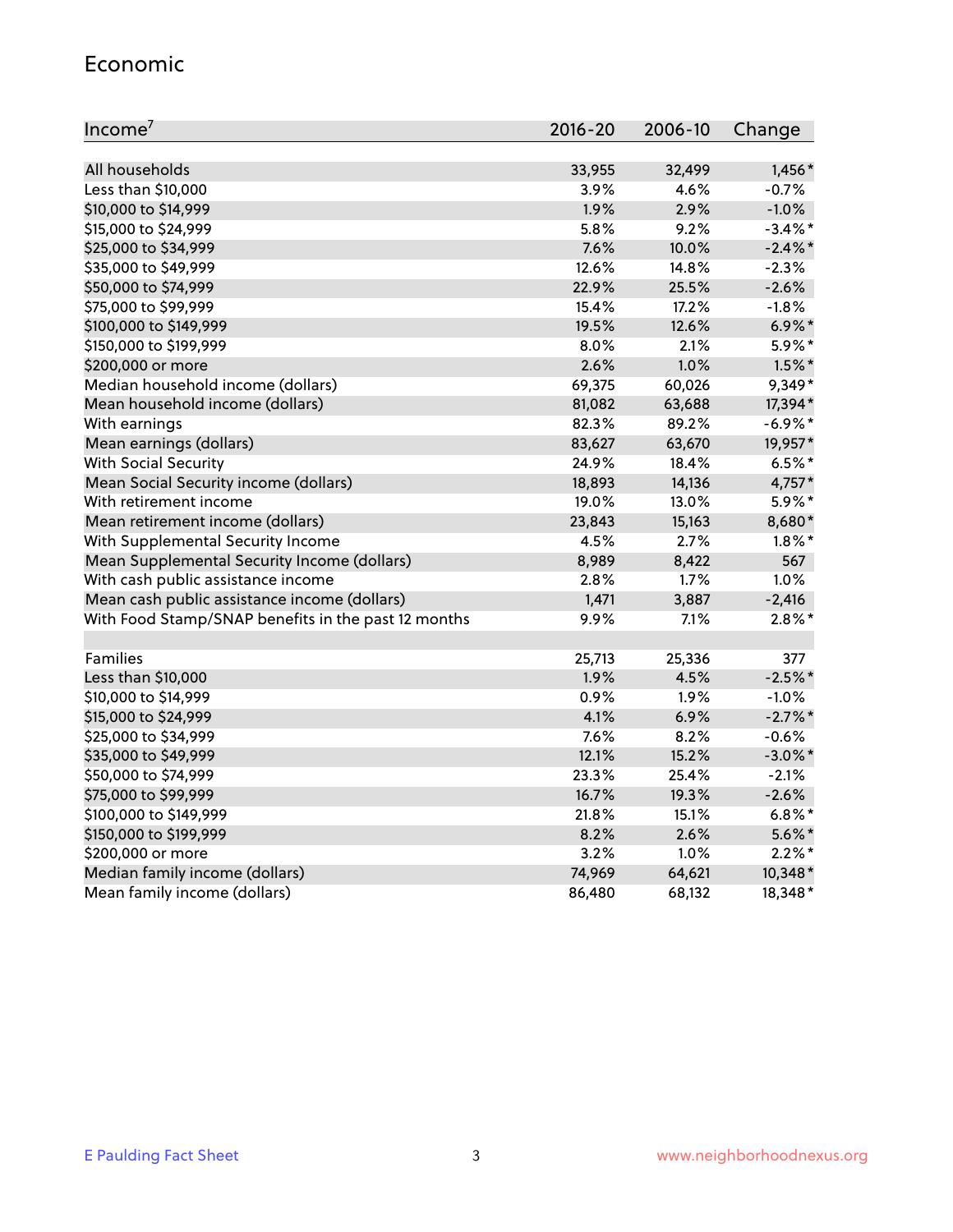### Economic, continued...

| Income, continued <sup>8</sup>                                        | $2016 - 20$ | 2006-10 | Change     |
|-----------------------------------------------------------------------|-------------|---------|------------|
|                                                                       |             |         |            |
| Nonfamily households                                                  | 8,242       | 7,163   | 1,079*     |
| Median nonfamily income (dollars)                                     | 47,363      | 34,653  | 12,711*    |
| Mean nonfamily income (dollars)                                       | 52,088      | 42,299  | 9,788*     |
| Median earnings for workers (dollars)                                 | 38,994      | 33,493  | 5,501*     |
| Median earnings for male full-time, year-round workers                | 51,792      | 46,951  | 4,841*     |
| (dollars)                                                             |             |         |            |
| Median earnings for female full-time, year-round workers<br>(dollars) | 42,349      | 35,657  | $6,693*$   |
| Per capita income (dollars)                                           | 28,585      | 22,271  | $6,314*$   |
|                                                                       |             |         |            |
| Families and People Below Poverty Level <sup>9</sup>                  | 2016-20     | 2006-10 | Change     |
|                                                                       |             |         |            |
| <b>All families</b>                                                   | 5.2%        | 7.9%    | $-2.7\%$ * |
| With related children under 18 years                                  | 7.0%        | 9.0%    | $-1.9%$    |
| With related children under 5 years only                              | 7.9%        | 8.4%    | $-0.5%$    |
| Married couple families                                               | 3.1%        | 4.4%    | $-1.3%$    |
| With related children under 18 years                                  | 3.4%        | 3.5%    | $-0.0%$    |
| With related children under 5 years only                              | 6.5%        | 1.2%    | 5.3%       |
| Families with female householder, no husband present                  | 12.3%       | 17.5%   | $-5.1%$    |
| With related children under 18 years                                  | 15.4%       | 20.0%   | $-4.6%$    |
| With related children under 5 years only                              | 13.7%       | 36.4%   | $-22.7%$   |
| All people                                                            | 6.8%        | 9.1%    | $-2.3\%$ * |
| Under 18 years                                                        | 8.6%        | 10.3%   | $-1.7%$    |
| Related children under 18 years                                       | 8.2%        | 10.0%   | $-1.8%$    |
| Related children under 5 years                                        | 7.2%        | 11.7%   | $-4.5%$    |
| Related children 5 to 17 years                                        | 8.6%        | 9.4%    | $-0.8%$    |
| 18 years and over                                                     | 6.2%        | 8.6%    | $-2.4%$    |
| 18 to 64 years                                                        | 5.6%        | 8.1%    | $-2.5%$    |
| 65 years and over                                                     | 9.5%        | 13.2%   | $-3.7%$    |
| People in families                                                    | 5.3%        | 7.7%    | $-2.4\%$ * |
| Unrelated individuals 15 years and over                               | 17.0%       | 19.5%   | $-2.5%$    |
|                                                                       |             |         |            |
| Non-Hispanic white people                                             | 7.1%        | 8.7%    | $-1.6%$    |
| Black or African-American people                                      | 5.7%        | 6.2%    | $-0.5%$    |
| Asian people                                                          | $0.0\%$     | 50.0%   | $-50.0%$   |
| Hispanic or Latino people                                             | 6.9%        | 18.3%   | $-11.5%$   |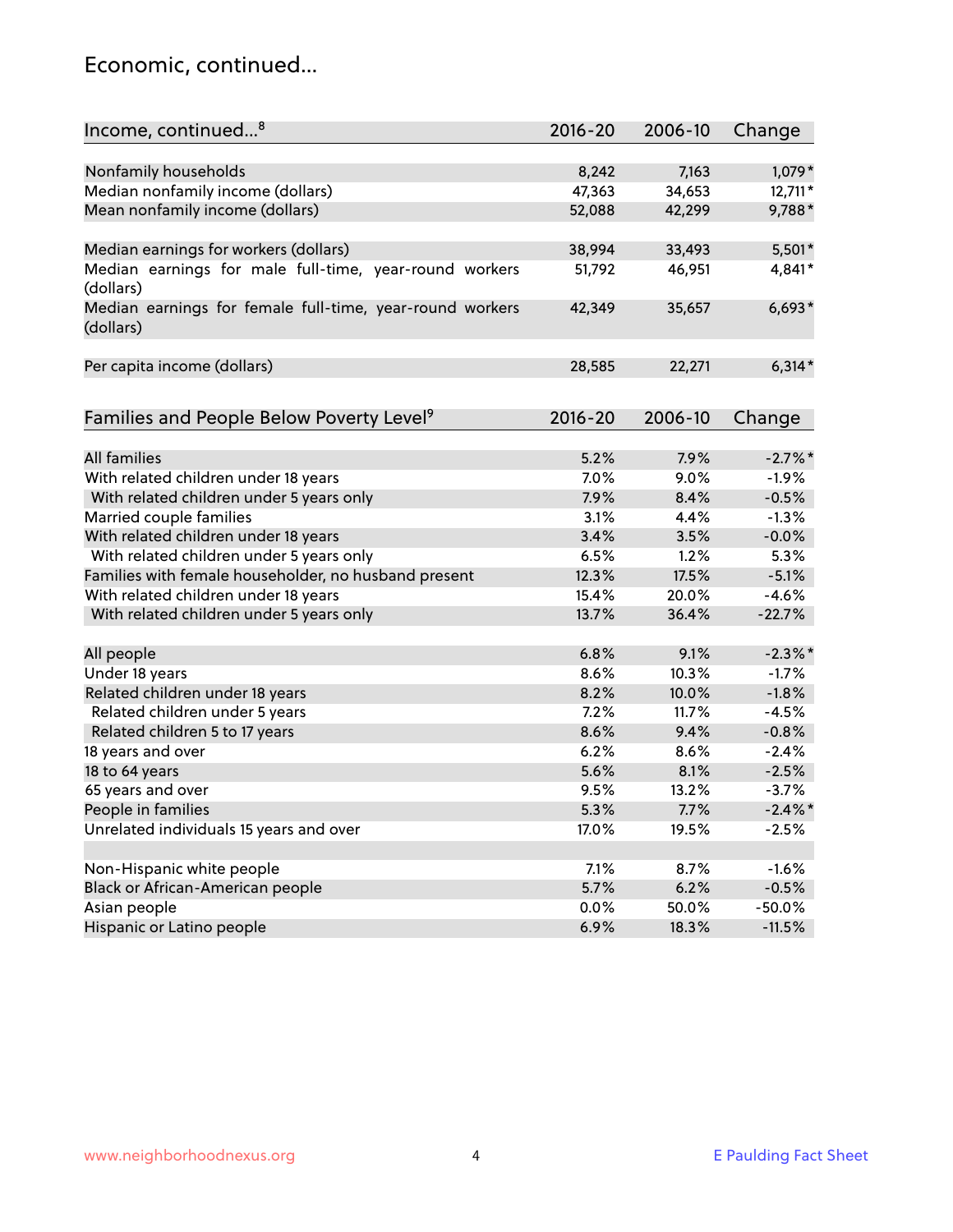### Employment

| Employment Status <sup>10</sup>                                                               | $2016 - 20$ | 2006-10 | Change     |
|-----------------------------------------------------------------------------------------------|-------------|---------|------------|
|                                                                                               |             |         |            |
| Population 16 years and over                                                                  | 77,927      | 67,392  | 10,535*    |
| In labor force                                                                                | 66.4%       | 73.6%   | $-7.1\%$ * |
| Civilian labor force                                                                          | 66.2%       | 73.2%   | $-7.1\%$ * |
| Employed                                                                                      | 63.4%       | 66.4%   | $-3.0%$    |
| Unemployed                                                                                    | 2.8%        | 6.8%    | $-4.1%$    |
| <b>Armed Forces</b>                                                                           | 0.3%        | 0.3%    | $-0.1%$    |
| Not in labor force                                                                            | 33.6%       | 26.4%   | $7.1\%$ *  |
| Civilian labor force                                                                          | 51,563      | 49,355  | 2,208      |
|                                                                                               | 4.2%        | 9.3%    | $-5.2%$    |
| <b>Unemployment Rate</b>                                                                      |             |         |            |
| Females 16 years and over                                                                     | 40,572      | 35,542  | $5,030*$   |
| In labor force                                                                                | 61.2%       | 66.5%   | $-5.3\%$ * |
| Civilian labor force                                                                          | 61.1%       | 66.5%   | $-5.5%$ *  |
| Employed                                                                                      | 59.0%       | 60.1%   | $-1.1%$    |
|                                                                                               |             |         |            |
| Own children of the householder under 6 years                                                 | 6,645       | 8,906   | $-2,261*$  |
| All parents in family in labor force                                                          | 63.4%       | 63.8%   | $-0.4%$    |
| Own children of the householder 6 to 17 years                                                 | 17,798      | 18,721  | $-923$     |
| All parents in family in labor force                                                          | 71.1%       | 73.7%   | $-2.5%$    |
|                                                                                               |             |         |            |
| Industry <sup>11</sup>                                                                        | $2016 - 20$ | 2006-10 | Change     |
|                                                                                               |             |         |            |
| Civilian employed population 16 years and over                                                | 49,409      | 44,747  | $4,662*$   |
| Agriculture, forestry, fishing and hunting, and mining                                        | 0.8%        | 0.4%    | 0.4%       |
| Construction                                                                                  | 9.4%        | 9.5%    | $-0.1%$    |
| Manufacturing                                                                                 | 9.5%        | 9.1%    | 0.4%       |
| Wholesale trade                                                                               | 3.5%        | 4.6%    | $-1.0%$    |
| Retail trade                                                                                  | 12.3%       | 14.1%   | $-1.8%$    |
| Transportation and warehousing, and utilities                                                 | 9.4%        | 7.1%    | $2.2\%$ *  |
| Information                                                                                   | 1.7%        | 2.9%    | $-1.3%$    |
| Finance and insurance, and real estate and rental and leasing                                 | 6.1%        | 7.5%    | $-1.4%$    |
| Professional, scientific, and management, and administrative<br>and waste management services | 10.0%       | 8.9%    | 1.1%       |
| Educational services, and health care and social assistance                                   | 19.9%       | 19.4%   | 0.6%       |
| Arts, entertainment, and recreation, and accommodation and                                    | 8.5%        | 6.3%    | $2.2\%$ *  |
| food services                                                                                 |             |         |            |
| Other services, except public administration                                                  | 4.4%        | 4.8%    | $-0.5%$    |
| Public administration                                                                         | 4.6%        | 5.4%    | $-0.8%$    |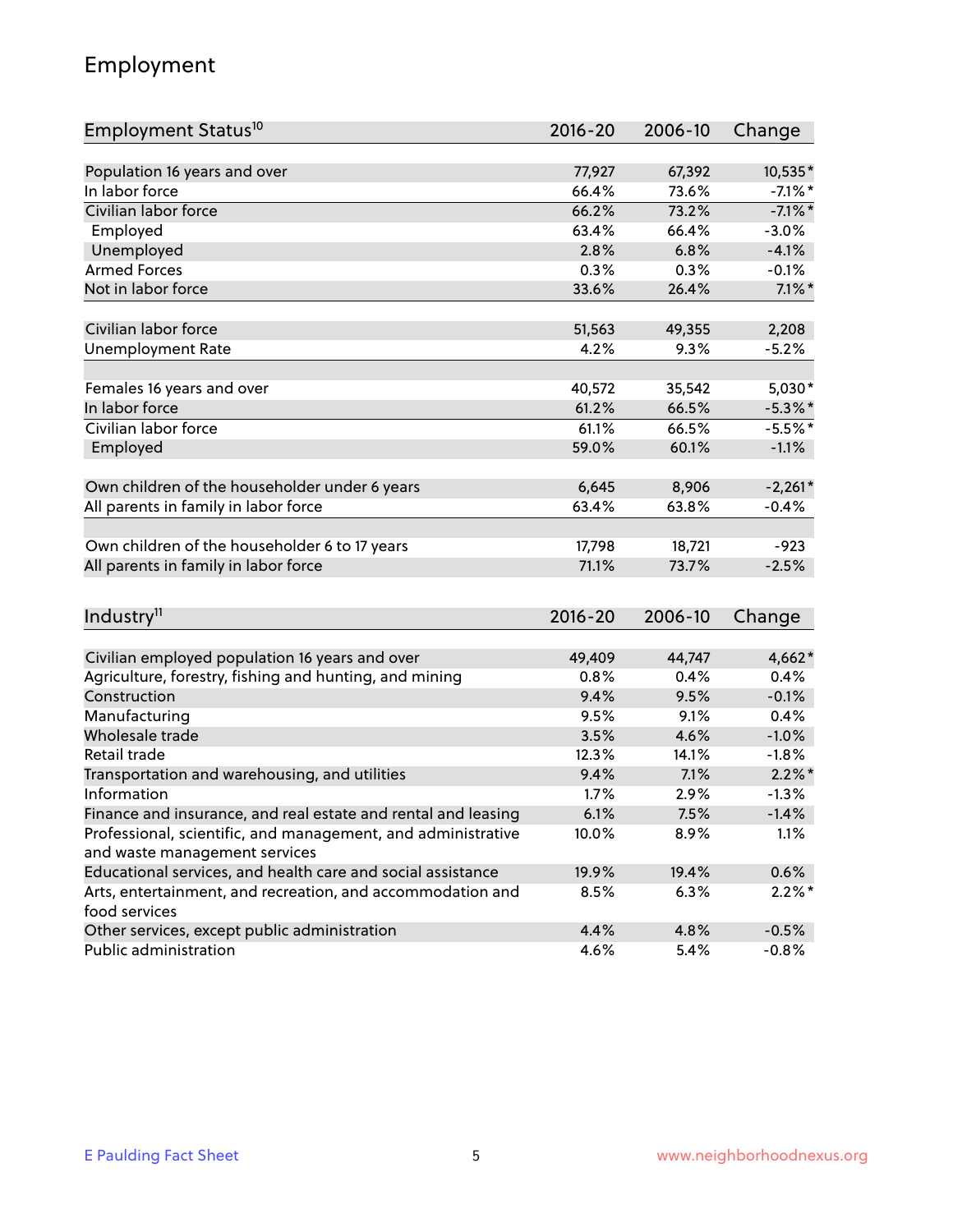# Employment, continued...

| Occupation <sup>12</sup>                                     | $2016 - 20$ | 2006-10 | Change     |
|--------------------------------------------------------------|-------------|---------|------------|
| Civilian employed population 16 years and over               | 49,409      | 44,747  | $4,662*$   |
| Management, business, science, and arts occupations          | 33.9%       | 28.0%   | $6.0\%$ *  |
| Service occupations                                          | 14.5%       | 15.5%   | $-1.0%$    |
| Sales and office occupations                                 | 24.7%       | 29.7%   | $-5.0\%$ * |
| Natural<br>and<br>maintenance<br>resources,<br>construction, | 11.8%       | 13.4%   | $-1.6%$    |
| occupations                                                  |             |         |            |
| Production, transportation, and material moving occupations  | 15.0%       | 13.4%   | 1.6%       |
| Class of Worker <sup>13</sup>                                | $2016 - 20$ | 2006-10 | Change     |
| Civilian employed population 16 years and over               | 49,409      | 44,747  | $4,662*$   |
| Private wage and salary workers                              | 81.2%       | 79.3%   | 1.9%       |
| Government workers                                           | 13.9%       | 15.8%   | $-1.9%$    |
| Self-employed in own not incorporated business workers       | 4.9%        | 4.8%    | 0.1%       |
| Unpaid family workers                                        | 0.0%        | 0.1%    | $-0.0%$    |
| Job Flows <sup>14</sup>                                      | 2019        | 2010    | Change     |
|                                                              |             |         |            |
| Total Jobs in district                                       | 21,386      | 16,263  | 5,123      |
| Held by residents of district                                | 26.6%       | 30.1%   | $-3.5%$    |
| Held by non-residents of district                            | 73.4%       | 69.9%   | 3.5%       |
| Jobs by Industry Sector <sup>15</sup>                        | 2019        | 2010    | Change     |
| Total Jobs in district                                       | 21,386      | 16,263  | 5,123      |
| Goods Producing sectors                                      | 12.0%       | 12.0%   | $-0.0%$    |
| Trade, Transportation, and Utilities sectors                 | 24.1%       | 22.1%   | 2.0%       |
| All Other Services sectors                                   | 63.9%       | 65.9%   | $-2.0%$    |
|                                                              |             |         |            |
| Total Jobs in district held by district residents            | 5,690       | 4,889   | 801        |
| <b>Goods Producing sectors</b>                               | 12.7%       | 11.9%   | 0.7%       |
| Trade, Transportation, and Utilities sectors                 | 16.1%       | 12.8%   | 3.3%       |
| All Other Services sectors                                   | 71.2%       | 75.2%   | $-4.0%$    |
|                                                              |             |         |            |
| Jobs by Earnings <sup>16</sup>                               | 2019        | 2010    | Change     |
| Total Jobs in district                                       | 21,386      | 16,263  | 5,123      |
| Jobs with earnings \$1250/month or less                      | 30.1%       | 34.0%   | $-3.9%$    |
| Jobs with earnings \$1251/month to \$3333/month              | 34.9%       | 38.6%   | $-3.6%$    |
| Jobs with earnings greater than \$3333/month                 | 34.9%       | 27.4%   | 7.5%       |
|                                                              |             |         |            |
| Total Jobs in district held by district residents            | 5,690       | 4,889   | 801        |
| Jobs with earnings \$1250/month or less                      | 32.4%       | 36.7%   | $-4.2%$    |
| Jobs with earnings \$1251/month to \$3333/month              | 35.0%       | 37.7%   | $-2.7%$    |
| Jobs with earnings greater than \$3333/month                 | 32.5%       | 25.6%   | 6.9%       |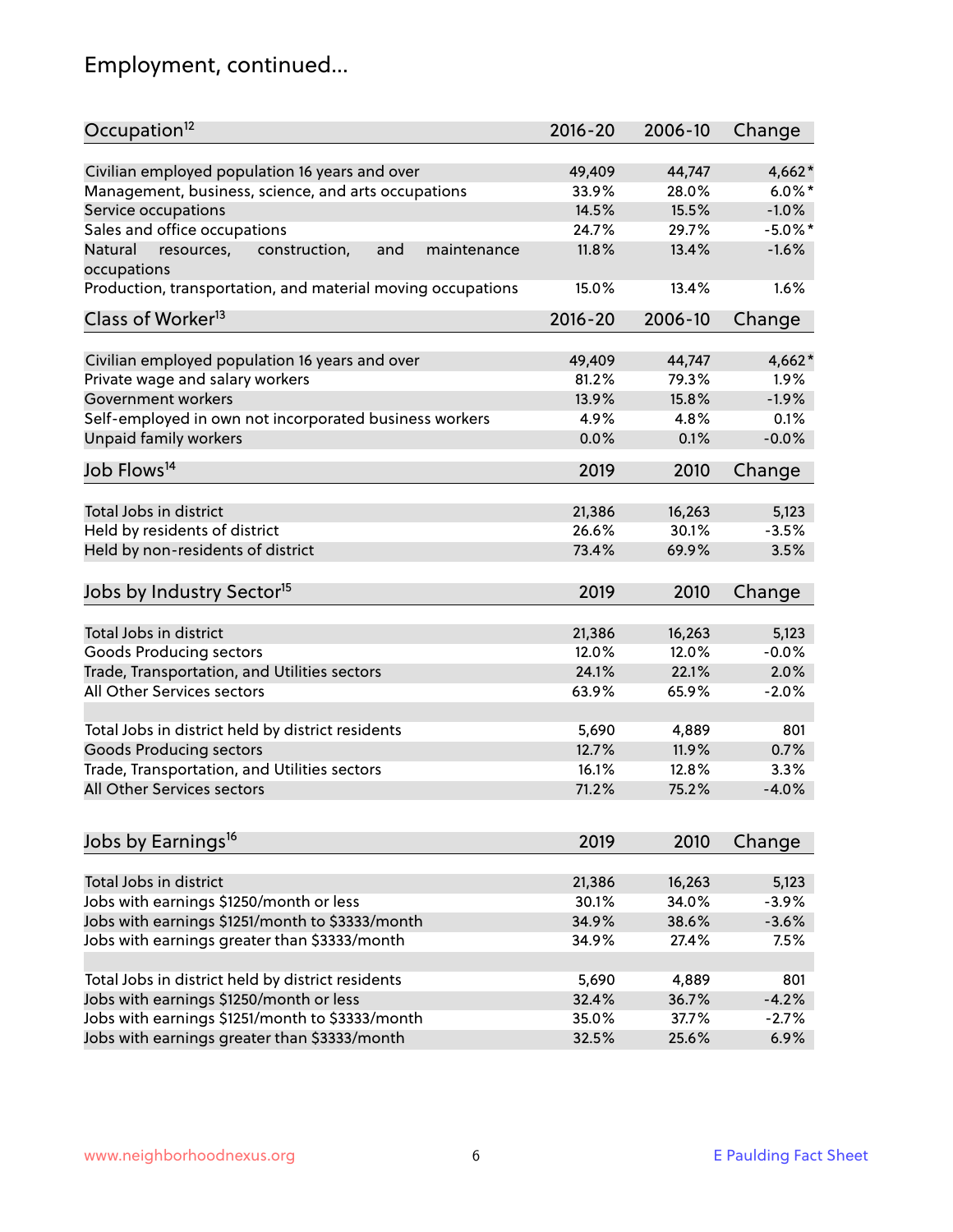# Employment, continued...

| Jobs by Age of Worker <sup>17</sup>               | 2019   | 2010   | Change   |
|---------------------------------------------------|--------|--------|----------|
|                                                   |        |        |          |
| Total Jobs in district                            | 21,386 | 16,263 | 5,123    |
| Jobs with workers age 29 or younger               | 28.5%  | 28.0%  | 0.5%     |
| Jobs with workers age 30 to 54                    | 52.6%  | 59.0%  | $-6.4%$  |
| Jobs with workers age 55 or older                 | 18.9%  | 13.0%  | 5.8%     |
|                                                   |        |        |          |
| Total Jobs in district held by district residents | 5,690  | 4.889  | 801      |
| Jobs with workers age 29 or younger               | 29.2%  | 24.3%  | 4.9%     |
| Jobs with workers age 30 to 54                    | 49.9%  | 62.6%  | $-12.7%$ |
| Jobs with workers age 55 or older                 | 20.9%  | 13.1%  | 7.8%     |
|                                                   |        |        |          |

#### Education

| School Enrollment <sup>18</sup>                | $2016 - 20$ | 2006-10 | Change     |
|------------------------------------------------|-------------|---------|------------|
|                                                |             |         |            |
| Population 3 years and over enrolled in school | 26,863      | 27,037  | $-174$     |
| Nursery school, preschool                      | $5.0\%$     | 6.1%    | $-1.2%$    |
| Kindergarten                                   | 3.8%        | 5.3%    | $-1.5%$    |
| Elementary school (grades 1-8)                 | 46.4%       | 48.6%   | $-2.2%$    |
| High school (grades 9-12)                      | 24.0%       | 22.8%   | $1.1\%$    |
| College or graduate school                     | 20.9%       | 17.1%   | $3.7\%$ *  |
| Educational Attainment <sup>19</sup>           | $2016 - 20$ | 2006-10 | Change     |
|                                                |             |         |            |
| Population 25 years and over                   | 65,474      | 56,932  | $8,542*$   |
| Less than 9th grade                            | 2.9%        | 4.0%    | $-1.1%$    |
| 9th to 12th grade, no diploma                  | 7.5%        | 10.6%   | $-3.0\%$ * |
| High school graduate (includes equivalency)    | 30.6%       | 37.2%   | $-6.6%$ *  |
| Some college, no degree                        | 27.0%       | 22.3%   | 4.7%*      |
| Associate's degree                             | 9.2%        | 6.7%    | $2.5%$ *   |
| Bachelor's degree                              | 15.9%       | 13.7%   | $2.2\%$ *  |
| Graduate or professional degree                | $6.9\%$     | 5.6%    | 1.3%       |
|                                                |             |         |            |
| Percent high school graduate or higher         | 89.6%       | 85.5%   | $4.1\%$ *  |
| Percent bachelor's degree or higher            | 22.8%       | 19.2%   | $3.5\%$ *  |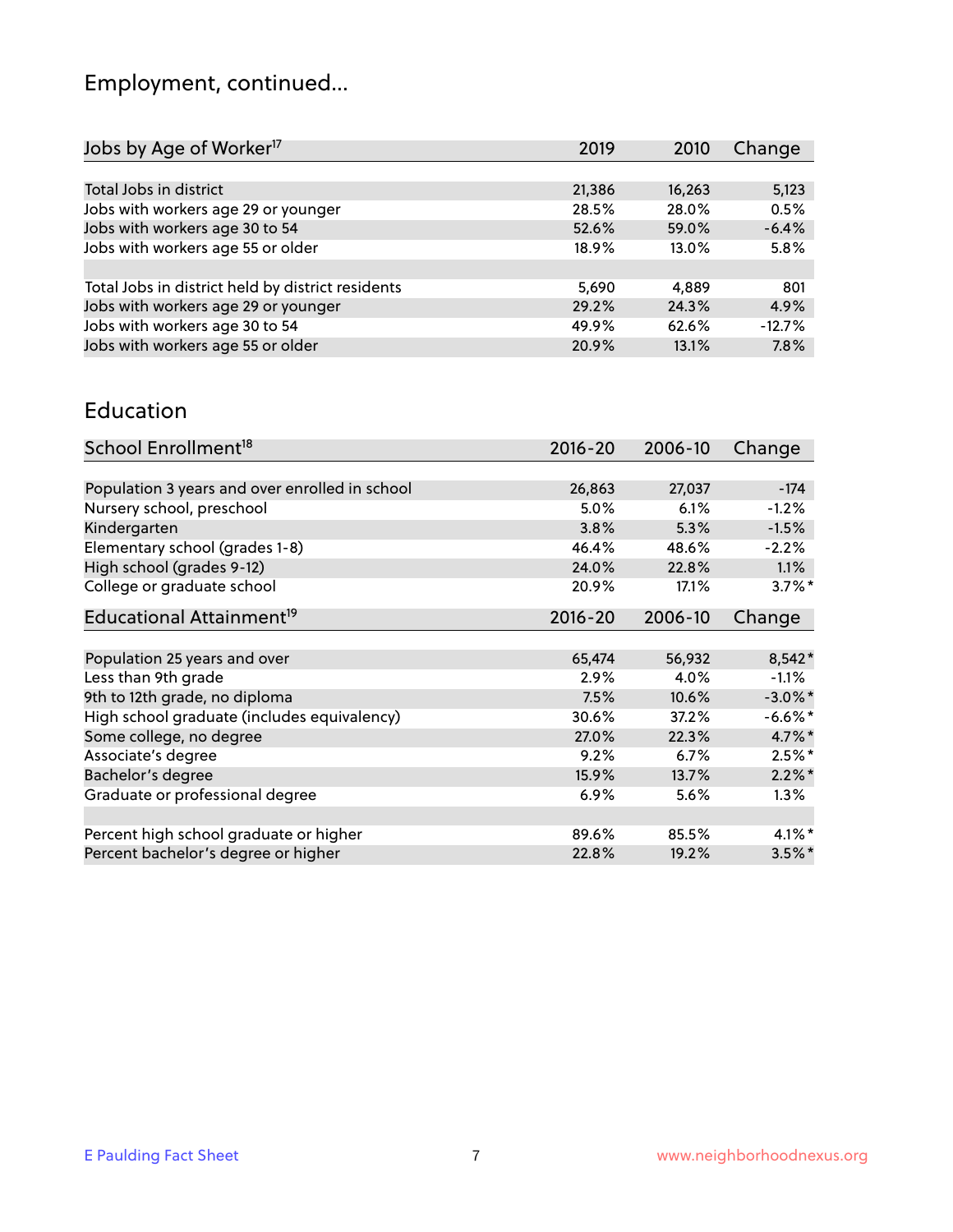### Housing

| Households by Type <sup>20</sup>                     | 2016-20 | 2006-10 | Change     |
|------------------------------------------------------|---------|---------|------------|
|                                                      |         |         |            |
| <b>Total households</b>                              | 33,955  | 32,499  | $1,456*$   |
| Family households (families)                         | 75.7%   | 78.0%   | $-2.2%$    |
| With own children under 18 years                     | 35.4%   | 44.9%   | $-9.5%$ *  |
| Married-couple family                                | 53.2%   | 56.9%   | $-3.6\%$ * |
| With own children of the householder under 18 years  | 23.9%   | 31.7%   | $-7.8%$    |
| Male householder, no wife present, family            | 6.3%    | 6.0%    | 0.4%       |
| With own children of the householder under 18 years  | 2.4%    | 3.2%    | $-0.8%$    |
| Female householder, no husband present, family       | 16.2%   | 15.1%   | 1.0%       |
| With own children of the householder under 18 years  | 9.1%    | 10.1%   | $-0.9%$    |
| Nonfamily households                                 | 24.3%   | 22.0%   | 2.2%       |
| Householder living alone                             | 19.9%   | 18.1%   | 1.7%       |
| 65 years and over                                    | 7.8%    | 3.8%    | 4.0%*      |
|                                                      |         |         |            |
| Households with one or more people under 18 years    | 41.6%   | 48.2%   | $-6.7%$ *  |
| Households with one or more people 65 years and over | 23.8%   | 14.0%   | $9.8\%$ *  |
| Average household size                               | 2.95    | 2.86    | $0.09*$    |
| Average family size                                  | 3.38    | 3.24    | 0.13       |
|                                                      |         |         |            |
| Housing Occupancy <sup>21</sup>                      | 2016-20 | 2006-10 | Change     |
| Total housing units                                  | 36,282  | 34,929  | $1,353*$   |
| Occupied housing units                               | 93.6%   | 93.0%   | 0.5%       |
| Vacant housing units                                 | 6.4%    | 7.0%    | $-0.5%$    |
|                                                      |         |         |            |
| Homeowner vacancy rate                               | 2.1     | 2.4     | $-0.3$     |
| Rental vacancy rate                                  | 4.0     | 7.1     | $-3.1$     |
|                                                      |         |         |            |
| Units in Structure <sup>22</sup>                     | 2016-20 | 2006-10 | Change     |
| Total housing units                                  | 36,282  | 34,929  | $1,353*$   |
| 1-unit, detached                                     | 88.7%   | 83.1%   | $5.6\%$ *  |
| 1-unit, attached                                     | 2.3%    | 1.4%    | $0.9\%$    |
| 2 units                                              | 1.3%    | 1.5%    | $-0.2%$    |
| 3 or 4 units                                         | 0.9%    | 1.5%    | $-0.7%$    |
| 5 to 9 units                                         | 1.3%    | 2.4%    | $-1.1%$    |
| 10 to 19 units                                       | 1.0%    | 1.9%    | $-0.9%$    |
| 20 or more units                                     | 1.2%    | 3.5%    | $-2.2%$    |
| Mobile home                                          | 3.3%    | 4.7%    | $-1.4%$    |
| Boat, RV, van, etc.                                  | 0.0%    | $0.0\%$ | $0.0\%$    |
|                                                      |         |         |            |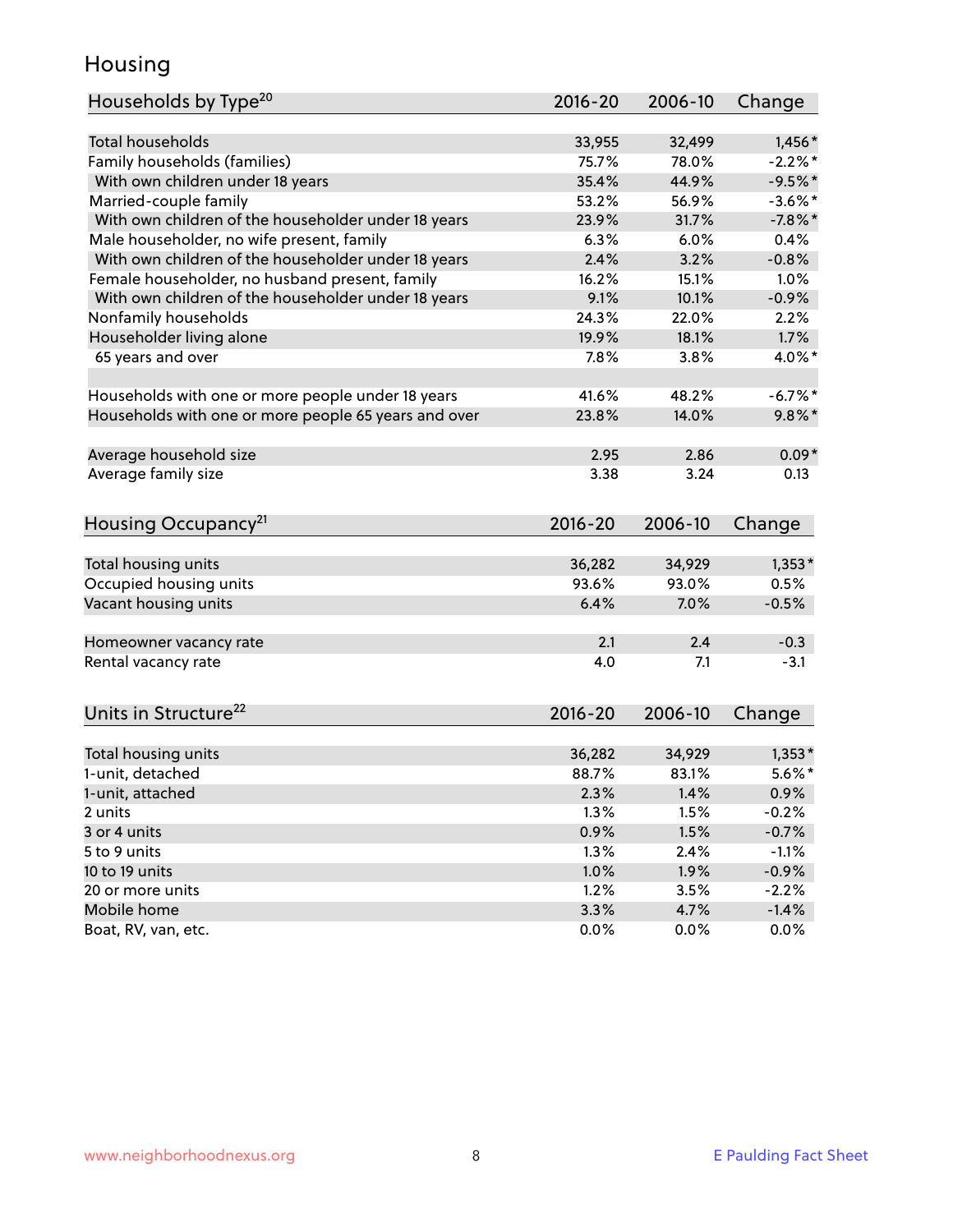### Housing, Continued...

| Year Structure Built <sup>23</sup>             | 2016-20     | 2006-10 | Change      |
|------------------------------------------------|-------------|---------|-------------|
| Total housing units                            | 36,282      | 34,929  | $1,353*$    |
| Built 2014 or later                            | 5.7%        | (X)     | (X)         |
| Built 2010 to 2013                             | 1.6%        | (X)     | (X)         |
| Built 2000 to 2009                             | 28.4%       | 29.4%   | $-1.0%$     |
| Built 1990 to 1999                             | 33.9%       | 37.5%   | $-3.6\%$ *  |
| Built 1980 to 1989                             | 14.4%       | 15.1%   | $-0.7%$     |
| Built 1970 to 1979                             | 8.5%        | 9.0%    | $-0.5%$     |
| Built 1960 to 1969                             | 2.5%        | 3.5%    | $-1.0%$     |
| Built 1950 to 1959                             | 1.9%        | 2.8%    | $-0.8%$     |
| Built 1940 to 1949                             | 1.4%        | 0.7%    | 0.7%        |
| Built 1939 or earlier                          | 1.7%        | 2.1%    | $-0.4%$     |
|                                                |             |         |             |
| Housing Tenure <sup>24</sup>                   | $2016 - 20$ | 2006-10 | Change      |
|                                                |             |         |             |
| Occupied housing units                         | 33,955      | 32,499  | 1,456 *     |
| Owner-occupied                                 | 75.5%       | 77.4%   | $-2.0%$     |
| Renter-occupied                                | 24.5%       | 22.6%   | 2.0%        |
| Average household size of owner-occupied unit  | 2.93        | 2.85    | $0.08*$     |
| Average household size of renter-occupied unit | 3.01        | 2.89    | 0.12        |
| Residence 1 Year Ago <sup>25</sup>             | $2016 - 20$ | 2006-10 | Change      |
|                                                |             |         |             |
| Population 1 year and over                     | 99,121      | 91,709  | $7,412*$    |
| Same house                                     | 90.2%       | 82.7%   | $7.5\%$ *   |
| Different house in the U.S.                    | 9.6%        | 17.1%   | $-7.5%$ *   |
| Same county                                    | 2.5%        | 7.3%    | $-4.8\%$ *  |
| Different county                               | 7.1%        | 9.8%    | $-2.7\%$ *  |
| Same state                                     | 5.4%        | 6.8%    | $-1.4%$     |
| Different state                                | 1.7%        | 3.0%    | $-1.3%$     |
| Abroad                                         | 0.2%        | 0.2%    | $-0.0%$     |
| Value of Housing Unit <sup>26</sup>            | 2016-20     | 2006-10 | Change      |
| Owner-occupied units                           | 25,632      | 25,169  | 463         |
| Less than \$50,000                             | 3.7%        | 3.1%    | 0.7%        |
| \$50,000 to \$99,999                           | 8.9%        | 11.4%   | $-2.4%$     |
|                                                |             |         |             |
| \$100,000 to \$149,999                         | 24.4%       | 41.6%   | $-17.1\%$ * |
| \$150,000 to \$199,999                         | 33.7%       | 27.2%   | $6.5%$ *    |
| \$200,000 to \$299,999                         | 21.1%       | 11.5%   | $9.7\%$ *   |
| \$300,000 to \$499,999                         | 6.0%        | 3.4%    | $2.5\%$ *   |
| \$500,000 to \$999,999                         | 1.5%        | 1.4%    | 0.1%        |
| \$1,000,000 or more                            | 0.6%        | 0.5%    | 0.1%        |
| Median (dollars)                               | 164,991     | 143,596 | 21,395*     |
| Mortgage Status <sup>27</sup>                  | $2016 - 20$ | 2006-10 | Change      |
| Owner-occupied units                           | 25,632      | 25,169  | 463         |
| Housing units with a mortgage                  | 75.3%       | 84.7%   | $-9.5%$ *   |
| Housing units without a mortgage               | 24.7%       | 15.3%   | $9.5%$ *    |
|                                                |             |         |             |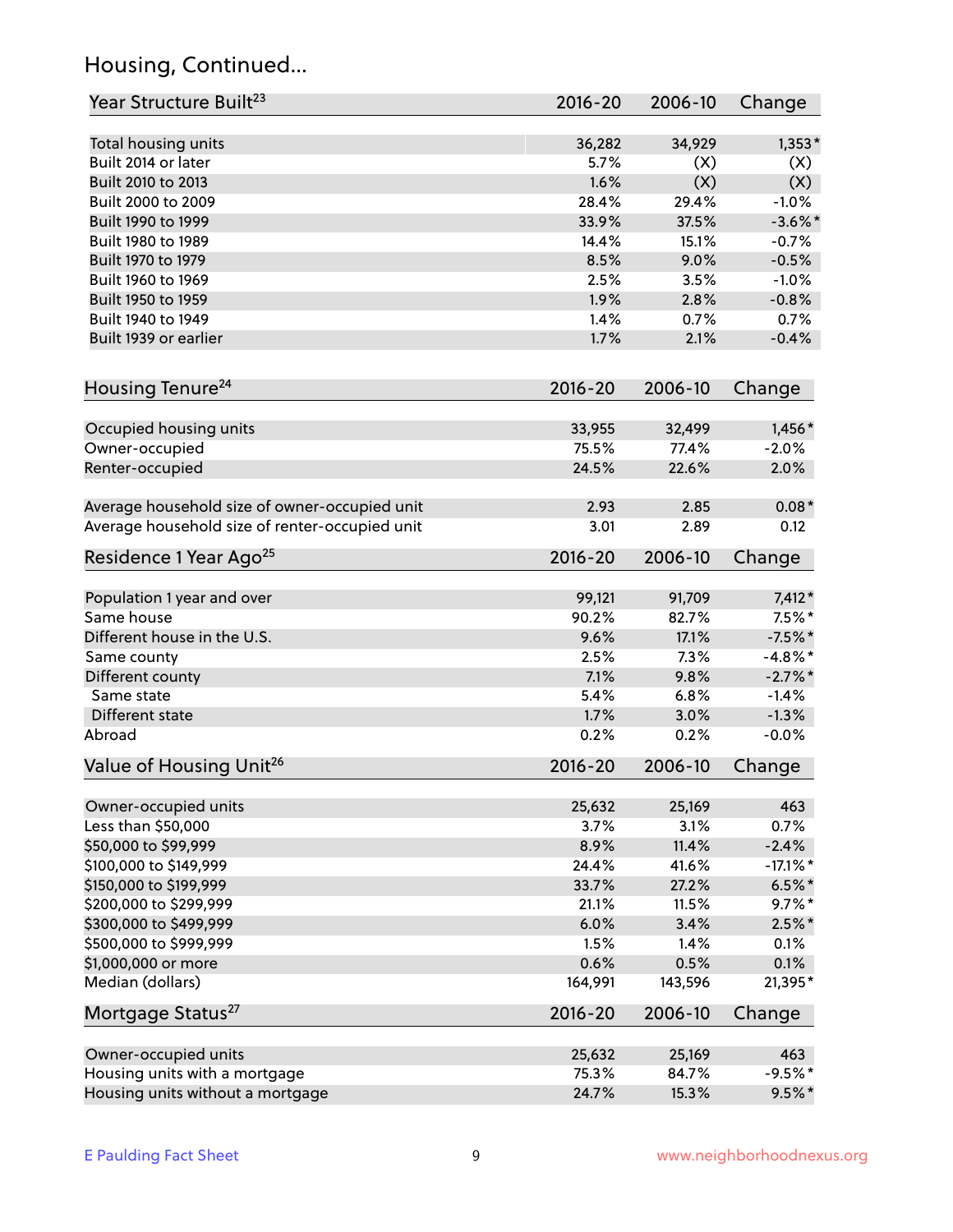### Housing, Continued...

| Selected Monthly Owner Costs <sup>28</sup>                                            | 2016-20     | 2006-10 | Change     |
|---------------------------------------------------------------------------------------|-------------|---------|------------|
| Housing units with a mortgage                                                         | 19,295      | 21,326  | $-2,031*$  |
| Less than \$300                                                                       | 0.3%        | 0.0%    | 0.3%       |
| \$300 to \$499                                                                        | 0.9%        | 1.4%    | $-0.5%$    |
| \$500 to \$999                                                                        | 25.7%       | 17.6%   | $8.1\%$ *  |
| \$1,000 to \$1,499                                                                    | 44.6%       | 51.9%   | $-7.2%$    |
| \$1,500 to \$1,999                                                                    | 20.7%       | 20.2%   | 0.5%       |
| \$2,000 to \$2,999                                                                    | 6.8%        | 7.5%    | $-0.7%$    |
| \$3,000 or more                                                                       | 0.9%        | 1.4%    | $-0.5%$    |
| Median (dollars)                                                                      | 1,212       | 1,275   | $-63*$     |
| Housing units without a mortgage                                                      | 6,337       | 3,843   | $2,494*$   |
| Less than \$150                                                                       | 1.6%        | 4.6%    | $-3.0%$    |
| \$150 to \$249                                                                        | 7.6%        | 17.4%   | $-9.7%$    |
| \$250 to \$349                                                                        | 22.9%       | 23.8%   | $-0.9%$    |
| \$350 to \$499                                                                        | 36.8%       | 31.2%   | 5.6%       |
| \$500 to \$699                                                                        | 25.0%       | 17.6%   | 7.4%       |
| \$700 or more                                                                         | 6.1%        | 5.5%    | 0.6%       |
| Median (dollars)                                                                      | 412         | 364     | 48*        |
| Selected Monthly Owner Costs as a Percentage of<br>Household Income <sup>29</sup>     | $2016 - 20$ |         | Change     |
| Housing units with a mortgage (excluding units where<br>SMOCAPI cannot be computed)   | 19,079      | 21,199  | $-2,120*$  |
| Less than 20.0 percent                                                                | 53.1%       | 36.4%   | 16.6%*     |
| 20.0 to 24.9 percent                                                                  | 17.4%       | 20.1%   | $-2.6%$    |
| 25.0 to 29.9 percent                                                                  | 8.0%        | 11.1%   | $-3.0\%$ * |
| 30.0 to 34.9 percent                                                                  | 4.7%        | 8.3%    | $-3.7\%$ * |
| 35.0 percent or more                                                                  | 16.8%       | 24.1%   | $-7.3\%$ * |
| Not computed                                                                          | 216         | 127     | 89         |
| Housing unit without a mortgage (excluding units where<br>SMOCAPI cannot be computed) | 6,229       | 3,838   | 2,391*     |
| Less than 10.0 percent                                                                | 56.9%       | 46.7%   | 10.2%      |
| 10.0 to 14.9 percent                                                                  | 18.4%       | 21.1%   | $-2.6%$    |
| 15.0 to 19.9 percent                                                                  | 8.2%        | 11.8%   | $-3.6%$    |
| 20.0 to 24.9 percent                                                                  | 4.4%        | 5.5%    | $-1.1%$    |
| 25.0 to 29.9 percent                                                                  | 2.3%        | 3.3%    | $-1.0%$    |
| 30.0 to 34.9 percent                                                                  | 2.7%        | 1.5%    | 1.2%       |
| 35.0 percent or more                                                                  | 7.1%        | 10.1%   | $-3.1%$    |
| Not computed                                                                          | 108         | 5       | 103        |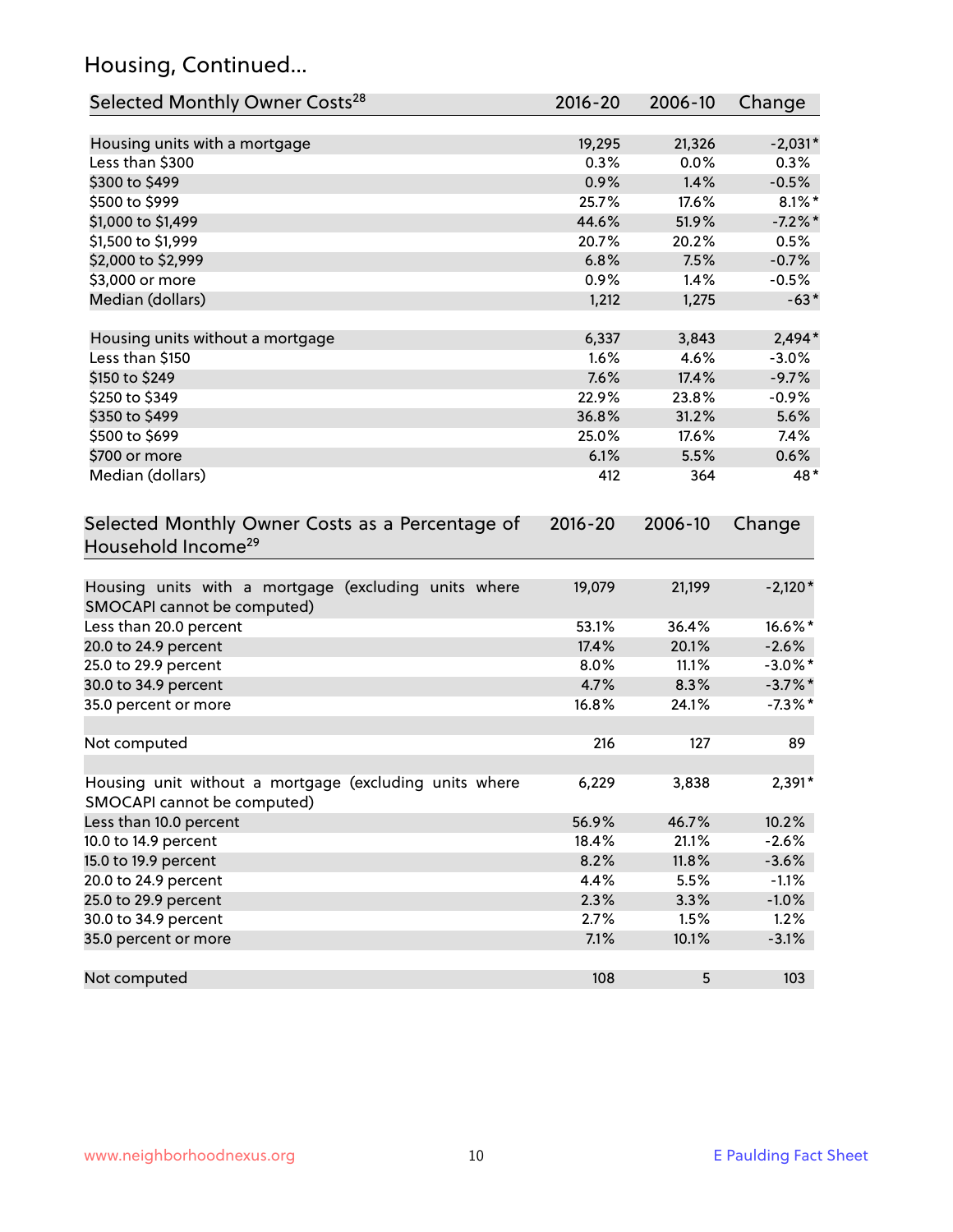### Housing, Continued...

| Gross Rent <sup>30</sup>                                                       | 2016-20 | 2006-10 | Change      |
|--------------------------------------------------------------------------------|---------|---------|-------------|
| Occupied units paying rent                                                     | 8,107   | 6,996   | $1,111*$    |
| Less than \$200                                                                | 1.3%    | 0.0%    | $1.3\%$     |
| \$200 to \$499                                                                 | 4.6%    | 7.0%    | $-2.4%$     |
| \$500 to \$749                                                                 | 8.4%    | 24.3%   | $-15.9%$    |
| \$750 to \$999                                                                 | 18.5%   | 35.9%   | $-17.4\%$ * |
| \$1,000 to \$1,499                                                             | 44.2%   | 28.5%   | 15.7%*      |
| \$1,500 to \$1,999                                                             | 18.8%   | 3.5%    | 15.3%*      |
| \$2,000 or more                                                                | 4.1%    | 0.7%    | 3.4%        |
| Median (dollars)                                                               | 1,156   | 990     | $166*$      |
| No rent paid                                                                   | 216     | 334     | $-118$      |
| Gross Rent as a Percentage of Household Income <sup>31</sup>                   | 2016-20 | 2006-10 | Change      |
| Occupied units paying rent (excluding units where GRAPI<br>cannot be computed) | 8,018   | 6,887   | 1,131       |
| Less than 15.0 percent                                                         | 17.2%   | 10.5%   | 6.7%        |
| 15.0 to 19.9 percent                                                           | 18.0%   | 12.2%   | $5.8\%$ *   |
| 20.0 to 24.9 percent                                                           | 17.1%   | 13.5%   | 3.6%        |
| 25.0 to 29.9 percent                                                           | 6.6%    | 13.2%   | $-6.5%$     |
| 30.0 to 34.9 percent                                                           | 8.5%    | 10.3%   | $-1.8%$     |
| 35.0 percent or more                                                           | 32.6%   | 40.3%   | $-7.7%$     |
| Not computed                                                                   | 305     | 443     | $-138$      |
| Transportation                                                                 |         |         |             |
| Commuting to Work <sup>32</sup>                                                | 2016-20 | 2006-10 | Change      |
| Workers 16 years and over                                                      | 48,795  | 43,770  | $5,025*$    |
| Car, truck, or van - drove alone                                               | 83.4%   | 84.4%   | $-0.9%$     |
| Car, truck, or van - carpooled                                                 | 8.1%    | 10.1%   | $-1.9%$     |
| Public transportation (excluding taxicab)                                      | 0.1%    | 0.8%    | $-0.7%$     |
| Walked                                                                         | 0.3%    | 0.7%    | $-0.3%$     |
| Other means                                                                    | 0.7%    | 0.9%    | $-0.1%$     |
| Worked at home                                                                 | 7.3%    | 3.2%    | 4.0%*       |
| Mean travel time to work (minutes)                                             | 38.2    | 38.6    | $-0.4$      |
| Vehicles Available <sup>33</sup>                                               | 2016-20 | 2006-10 | Change      |
| Occupied housing units                                                         | 33,955  | 32,499  | 1,456*      |
| No vehicles available                                                          | 3.1%    | 2.2%    | 0.9%        |
| 1 vehicle available                                                            | 24.3%   | 26.5%   | $-2.2%$     |
| 2 vehicles available                                                           | 44.0%   | 43.3%   | 0.7%        |
| 3 or more vehicles available                                                   | 28.5%   | 28.0%   | 0.5%        |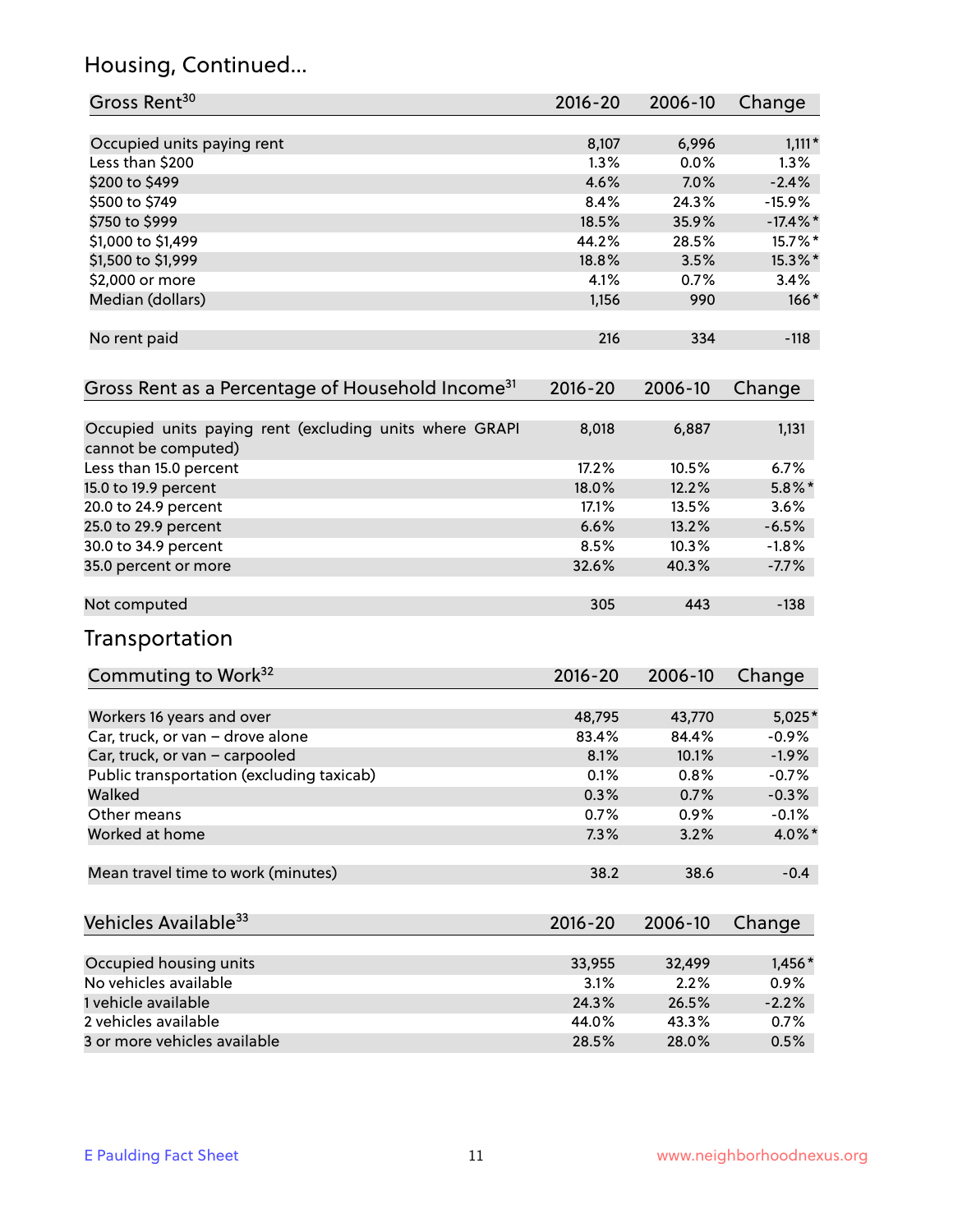### Health

| Health Insurance coverage <sup>34</sup> | 2016-20 |
|-----------------------------------------|---------|
|                                         |         |

| Civilian Noninstitutionalized Population                | 99,883 |
|---------------------------------------------------------|--------|
| With health insurance coverage                          | 88.3%  |
| With private health insurance coverage                  | 71.2%  |
| With public health coverage                             | 25.9%  |
| No health insurance coverage                            | 11.7%  |
| Civilian Noninstitutionalized Population Under 19 years | 27,144 |
| No health insurance coverage                            | 6.2%   |
| Civilian Noninstitutionalized Population 19 to 64 years | 61,806 |
| In labor force:                                         | 48,377 |
| Employed:                                               | 46,412 |
| With health insurance coverage                          | 86.7%  |
| With private health insurance coverage                  | 83.6%  |
| With public coverage                                    | 5.5%   |
| No health insurance coverage                            | 13.3%  |
| Unemployed:                                             | 1,965  |
| With health insurance coverage                          | 58.2%  |
| With private health insurance coverage                  | 46.0%  |
| With public coverage                                    | 22.5%  |
| No health insurance coverage                            | 41.8%  |
| Not in labor force:                                     | 13,429 |
| With health insurance coverage                          | 78.4%  |
| With private health insurance coverage                  | 53.9%  |
| With public coverage                                    | 32.0%  |
| No health insurance coverage                            | 21.6%  |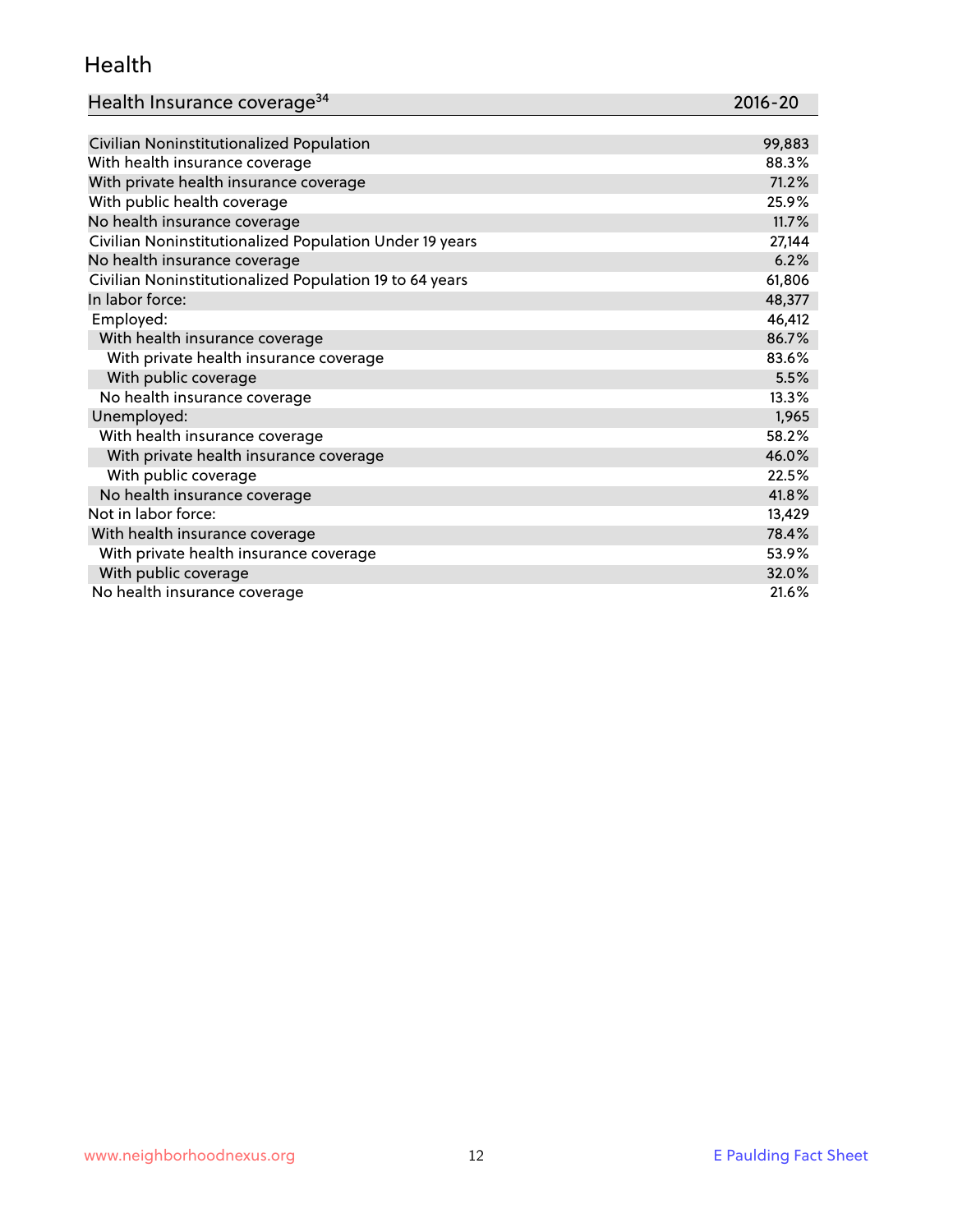### Employment Forecasts

| Forecast Employment by Sector <sup>35</sup>      | 2030           | 2020     | Change   |
|--------------------------------------------------|----------------|----------|----------|
|                                                  |                |          |          |
| <b>All Sectors</b>                               | 29,880         | 27,757   | 7.6%     |
| Goods Producing                                  | 2,598          | 3,269    | $-20.5%$ |
| Agriculture, forestry, fishing and hunting       | $\overline{2}$ | 5        | $-60.0%$ |
| Mining                                           | 0              | $\Omega$ | 0.0%     |
| Construction                                     | 1,710          | 2,368    | $-27.8%$ |
| Manufacturing                                    | 886            | 896      | $-1.1%$  |
| <b>Service Providing</b>                         | 4,751          | 4,414    | 7.6%     |
| Wholesale trade                                  | 624            | 401      | 55.6%    |
| Retail trade                                     | 3,542          | 3,616    | $-2.0%$  |
| Transportation and warehousing                   | 580            | 393      | 47.6%    |
| <b>Utilities</b>                                 | 5              | 4        | 25.0%    |
| Information                                      | 265            | 242      | 9.5%     |
| <b>Financial activities</b>                      | 2,595          | 2,193    | 18.3%    |
| Finance and insurance                            | 1,459          | 1,139    | 28.1%    |
| Real estate and rental and leasing               | 1,136          | 1,054    | 7.8%     |
| Professional and business services               | 1,797          | 1,495    | 20.2%    |
| Professional, scientific, and technical services | 1,526          | 1,258    | 21.3%    |
| Management of companies and enterprises          | 271            | 237      | 14.3%    |
| <b>Education and health services</b>             | 8,731          | 7,723    | 13.1%    |
| <b>Education services</b>                        | 5,373          | 4,903    | 9.6%     |
| Health care and social assistance                | 3,358          | 2,820    | 19.1%    |
| Leisure and hospitality                          | 5,132          | 4,833    | 6.2%     |
| Arts, entertainment, and recreation              | 1,028          | 1,025    | 0.3%     |
| Accommodation and food services                  | 4,104          | 3,808    | 7.8%     |
| Other services, except public administration     | 1,086          | 1,033    | 5.1%     |
| <b>Public administration</b>                     | 698            | 674      | 3.6%     |
| <b>Population Forecasts</b>                      |                |          |          |

| Population Forecasts <sup>36</sup> | 2030    | 2020    | Change |
|------------------------------------|---------|---------|--------|
|                                    |         |         |        |
| <b>Total Population</b>            | 131.471 | 105.407 | 24.7%  |
| <b>Total Households</b>            | 48.248  | 38.215  | 26.3%  |